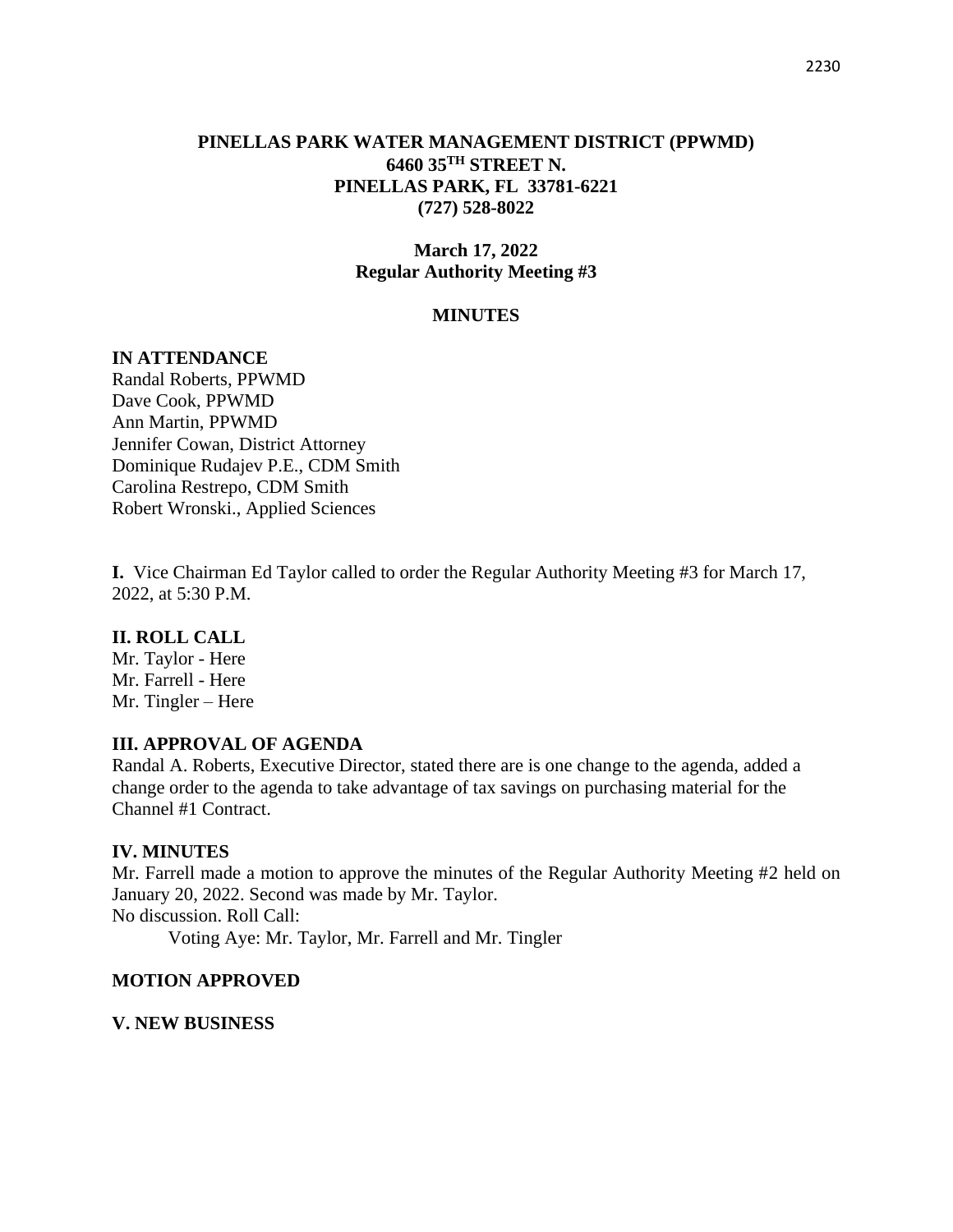#### **VI. ITEMS OF BUSINESS**

### **A. PROJECTS**

# **CHANNEL 1C (09-18-14) – RENEWAL FROM 98TH AVE. TO CONFLUENCE OF CH 1 (10-08)**

Randal A. Roberts, Executive Director, stated they have about 250' of the bottom pored and everything is going good.

### **CHANNEL 4 (01-15-2015) - PANEL REPLACEMENT (10-19)**

Randal A. Roberts, Executive Director, stated we received 3 bids with Keystone Excavators, Inc, Oldsmar, FL having the low bid in the amount of \$1,783,450.00.

Mr. Farrell made a motion to award the bid to Keystone Excavators, Inc, Oldsmar, FL in the amount of \$1,783,450.00 conditioned on the timely receipt of acceptable insurance certificates and bonds pursuant to the contract. Second was made by Mr. Taylor.

No discussion. Roll Call:

Voting Aye: Mr. Taylor, Mr. Farrell and Mr. Tingler

# **CHANNEL 1 (11-16-2017) – PANEL REPLACEMENT AT 66TH STREET (18-01)**

Randal A. Roberts, Executive Director, stated we had a change order #1 to decrease the original contract amount of \$1,567,513.30 for the total adjust contract amount of \$4,772,039.30.

Mr. Farrell made a motion to authorize the Executive Director to execute Change Order #1 in the amount of \$1,567,513.30 upon execution of the Channel #1 Contract #18-01. Second was made by Mr. Taylor.

No discussion. Roll Call: Voting Aye: Mr. Taylor, Mr. Farrell and Mr. Tingler

# **CHANNEL 1A2 (11-16-2017) – REPAIR AT 49TH STREET (14-04)**

Randal A. Roberts, Executive Director, moving along and should be finished by June 1.

### **CHANNEL 2E REPAIR (3/19/2020) – REPAIR AT MAINLANDS/THE LAKES (20-01)**

Randal A. Roberts, Executive Director, stated will be started sometime in April.

# **VII. FINANCIAL STATEMENT**

Mr. Farrell made a motion to approve the Financial Statement for February 2022 as on file in the District's Office. Second was made by Mr. Taylor. No discussion. Roll Call:

Voting Aye: Mr. Taylor, Mr. Farrell and Mr. Tingler